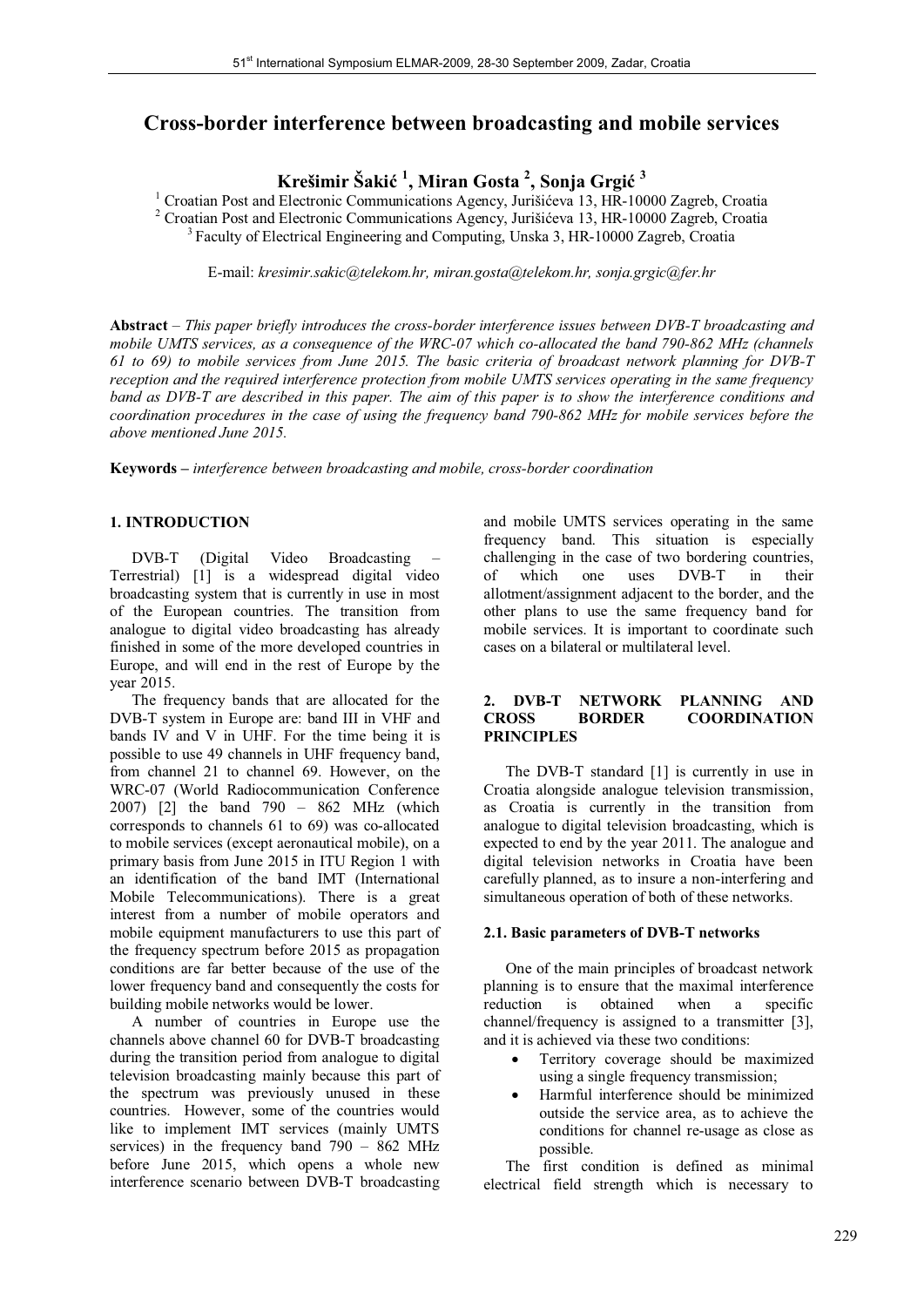achieve the proper quality of service for the signal decoding on the reception location:

$$
Minimal usage field - F_{k,min} dB(\mu V/m). \tag{1}
$$

The values of the minimal usage field -  $F_{k,min}$  for the DVB-T system are specified in the ITU-R recommendation BT.1368-3 [4].

 For achieving the second condition the minimal signal-to-interference ratio *C/I* (Carrier-to-Interference) is used. This minimal *C/I* ratio is also called protection ratio (PR) and it is necessary for achieving the reception of the signal and proper decoding procedures. If the harmful interference level is above the wanted signal level on the receiver input, the reception will not be possible.

 In the DVB-T system one of the most important issues in the planning process is the fast degradation of the picture quality. Fast degradation of the picture quality appears as a consequence of a too low signal level. Consequently, the field strength calculations should be made with a high percentage of covered locations (between 70% and 99% location probability) [5].

The digital television broadcasting system uses the COFDM modulation technique [6]. Several parameters of the COFDM can be set accordingly to network requirements and these are: carrier modulation, code rate and guard interval. A combination of modulation, code rate and guard interval is called the DVB-T system variant.

 The choice of the system variant depends on the DVB-T network planning process. Each of the system variants defines it own minimal usage field strengths, protection ratios and maximum data rates. The possibility to choose different interference resistance of a DVB-T system variant and corresponding maximum data rate makes it possible to plan the DVB-T network for different reception modes. Table 1 shows the most common DVB-T planning configurations with regards to reception mode, modulation, code rate and location probability.

|  |  |  |  | Table 1. Common DVB-T planning configurations |  |
|--|--|--|--|-----------------------------------------------|--|
|--|--|--|--|-----------------------------------------------|--|

| Reception | Modulation  | Code | Location    |
|-----------|-------------|------|-------------|
| mode      |             | rate | probability |
| Fixed     | 64-QAM      | 2/3  | 95%         |
|           | 64-QAM      | 3/4  | 95%         |
| Portable  | 16-QAM      | 2/3  | 95%         |
| outdoor   | 64-QAM      | 2/3  | 95%         |
| Mobile    | <b>QPSK</b> | 2/3  | 99%         |
|           | 16-QAM      | 1/2  | 99%         |
| Portable  | 16-QAM      | 2/3  | 70%         |
| indoor    | 16-OAM      | 2/3  | 95%         |

 To simplify the network planning process Reference Planning Configurations (RPC's) are defined in the GE06 Final acts [7]. They represent the most often planning configurations. Table 2 shows the three different Reference Planning Configurations, their corresponding minimal usage field -  $F_{k,min}$  and reception conditions.

|  |  |  | Table 2. Reference Planning Configurations |
|--|--|--|--------------------------------------------|
|--|--|--|--------------------------------------------|

| Planning<br>Configuration | $F_{k,min}$<br>$dB(\mu V/m)$ at<br>10 <sub>m</sub> | Reception<br>condition         |
|---------------------------|----------------------------------------------------|--------------------------------|
| $RPC-1$                   | 56                                                 | Fixed                          |
| $RPC-2$                   | 78                                                 | Portable<br>outdoor,<br>mobile |
| $RPC-3$                   | 88                                                 | Portable<br>indoor             |

### **2.2. Coordination trigger field strength**

 In the bilateral or multilateral coordination process there are several technical parameters that are used for the interference calculations. One of them is the trigger field strength value at the border of the affected countries. Transmitters that do not exceed the trigger value at the border may be operated without further coordination or assessment procedures. The coordination trigger field strength values for the protection of the broadcasting service, as well for the protection of the mobile service are defined by the GE06 agreement [7] and are shown in table 3. The trigger values have been normalized with 8 MHz, which corresponds to the segment of one TV channel. The NA and NB are the System type codes (STC) for the mobile service, where NA represents a land mobile system, and NB represents a generic mobile system.

**Table 3.** Coordination trigger field strength

| Coordination trigger field strength for the<br>protection of the broadcasting service at 10 m |  |  |  |  |
|-----------------------------------------------------------------------------------------------|--|--|--|--|
| 22 dBµV/m/8 MHz at                                                                            |  |  |  |  |
| the border                                                                                    |  |  |  |  |
| $25 \text{ dB}\mu\text{V}/\text{m}/8 \text{ MHz}$ at                                          |  |  |  |  |
| the border                                                                                    |  |  |  |  |
| Coordination trigger field strength for the                                                   |  |  |  |  |
| protection of the mobile service at 10 m                                                      |  |  |  |  |
| $49,2$ dB $\mu$ V/m/8 MHz                                                                     |  |  |  |  |
| (NB)                                                                                          |  |  |  |  |
| 11,6 $dB\mu V/m/8$ MHz                                                                        |  |  |  |  |
| (NA)                                                                                          |  |  |  |  |
| $8,2$ dB $\mu$ V/m/8 MHz                                                                      |  |  |  |  |
|                                                                                               |  |  |  |  |

# **2.3. Protection of the broadcasting service**

 For the protection of the broadcasting service, more precise interference field strength - *Fint*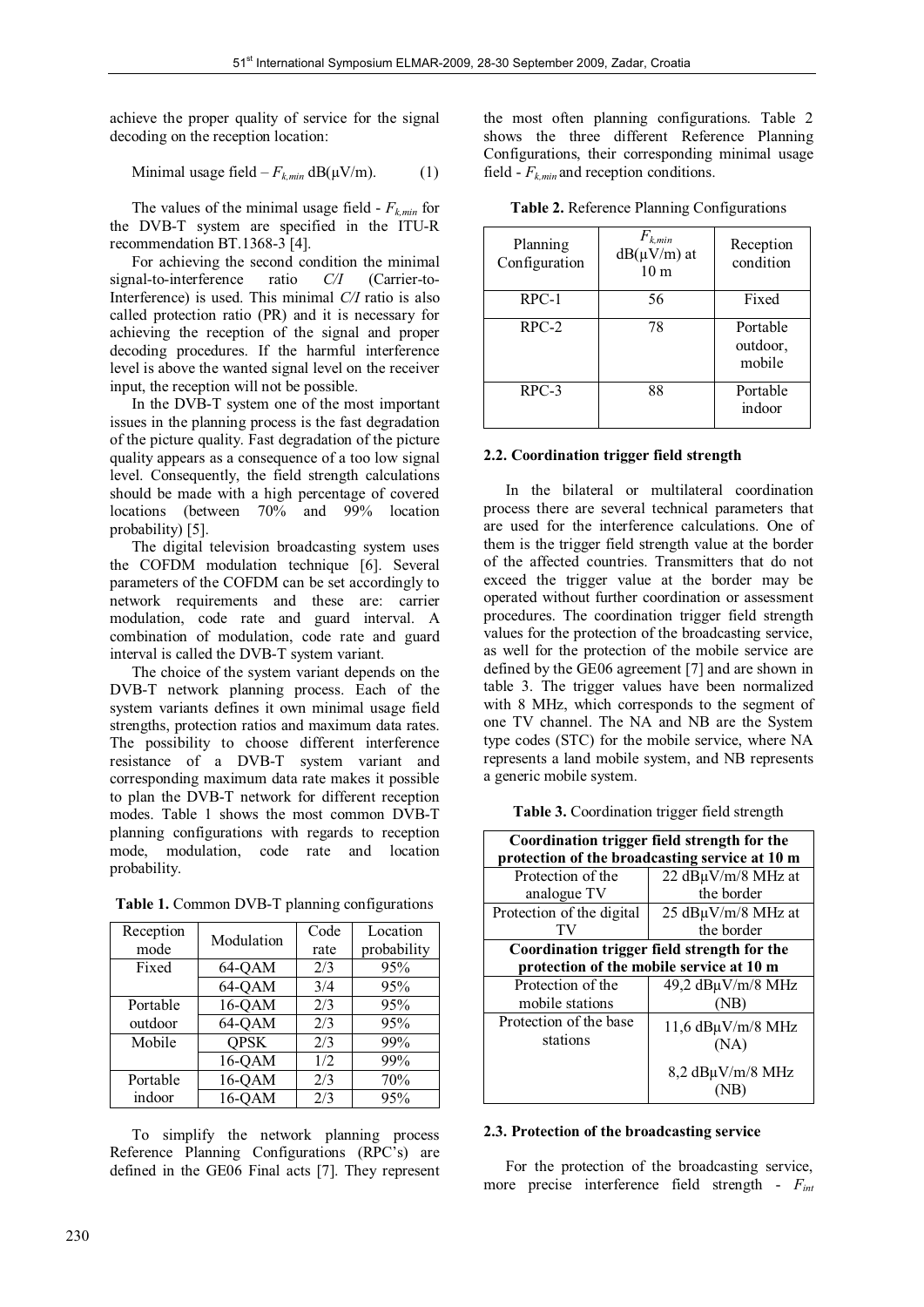determination method can be used. The formula which is used in this method is defined in the GE06 Final acts [7]:

$$
F_{int} = F_{med} + f_{corr} - PR - CF \tag{2}
$$

In this formula  $F_{med}$  (equivalent to  $F_{k,min}$ ) represents the minimum median field strength of the relevant broadcasting system (for example 56 dBμV/m for RPC 1),  $f_{corr}$  represents the frequency correction [7], *PR* is the relevant protection ratio [8] and *CF* represents the relevant combined location correction factor [7].

 An example of interference field strength trigger values for the UMTS system as interferer into a DVB-T system at an operating frequency of 826 MHz, 10 m height and 1% of time are shown in table 4.

**Table 4.** Interference field strength trigger values for UMTS as interferer into DVB-T at 826 MHz

| Planning    | $F_{\mathit{med}}$ | <i>Jcorr</i> | PR   | CF   | $F_{int}$ |
|-------------|--------------------|--------------|------|------|-----------|
| configurati | $dB\mu$            | dB           | dB   | dB   | $dB\mu$   |
| on          | V/m                |              |      |      | V/m       |
| $RPC-1$     | 56                 | 2.1          | 19.1 | 12.8 | 26.2      |
| $RPC-2$     | 78                 | 3.1          | 21.4 | 12.8 | 46.9      |
| $RPC-3$     | 88                 | 3.1          | 24.4 | 15.7 | 51.0      |

 As shown in table 4, the trigger value of the interference field strength ranges from 26.2 dBμV/m for RPC-1 to 51 dBμV/m in the case of the RPC3 configuration. The RPC-1 interference field strength value is the worst case and it determines the coordination trigger field strength for DVB-T.

#### **2.4. Protection of the mobile service**

 There are three cases in the interference calculations for the protection of the mobile service:

- Mobile service is using a designated downlink;
- Mobile service is using a designated uplink;
- Mobile service is using a shared uplink and downlink.

 In the case of the mobile service using a designated downlink, the coordination field strength trigger value is 49,2 dBμV/m in 8 MHz at 10 m for NA and NB systems considered in the GE06 Agreement [7]. There is a possibility for the effected administrations to agree on interference values much higher than the GE06 coordination trigger value, but the result of the coordination process depends heavily on the broadcasting reception mode.

 In the case of the mobile service using a designated uplink, the interference scenario is particularly difficult since high power high tower broadcasting transmitters may be co-channel with highly sensitive base station receivers. The interference trigger field strength for base stations is about 10 dBμV/m in 8 MHz at 10 m. In such a situation, interference may be unavoidable at the border if a frequency is used for broadcasting to cover an allotment adjacent to the border, with a resulting interference trigger level which may be exceeded far from the borders.

#### **3. SIMULATION RESULTS**

Fig. 1 shows the sum of interference field strength levels of the Hungarian DVB-T transmitters on channel 65 (826 MHz) in their ZALSOM allotment which is bordering the north-west part of Croatia. The shown thresholds of  $49.2 \text{ dB} \mu \text{V/m}$  (in black) and  $11.6$  dB $\mu$ V/m (in brown) represent the trigger values for the protection of the mobile service.



**Fig. 1.** Interference sum of Hungarian DVB-T transmitters on channel 65 ( $L=50$ ,  $T=1$ )

 Two cases have been simulated in order to research the possibility to implement a mobile UMTS system on channels 61 to 69 before June 2015 in Croatia. For each case there were five test points set on which the corresponding field strength values of the UMTS mobile system -  $F_{UMTS}$  and the broadcasting DVB-T system -  $F_{DVB-T}$  were compared. The values are shown in table 5.

**Table 5.** Test point field strength values

| Test<br>point    | Longitude | Latitude | $F_{UMTS}$<br>$dB\mu V/$ | $F_{DVB-T}$<br>$dB\mu V/$ |
|------------------|-----------|----------|--------------------------|---------------------------|
|                  |           |          | m                        | m                         |
| T <sub>0</sub> 1 | 016E4119  | 46N2605  | 37.4                     | 59.6                      |
| T <sub>0</sub> 2 | 016E4627  | 46N2303  | 42.4                     | 87.0                      |
| T <sub>0</sub> 3 | 016E5213  | 46N2105  | 48.4                     | 87.0                      |
| T <sub>04</sub>  | 016E5636  | 46N1452  | 56.4                     | 75.1                      |
| T <sub>05</sub>  | 017E0914  | 46N1019  | 43.4                     | 82.2                      |
| T <sub>06</sub>  | 015E5915  | 45N4931  | 70.4                     | 35.5                      |
| T <sub>07</sub>  | 016E0253  | 45N4955  | 64.4                     | 34.5                      |
| T <sub>08</sub>  | 016E0137  | 45N4847  | 60.4                     | 36.1                      |
| T <sub>09</sub>  | 015E5912  | 45N4741  | 61.4                     | 38.2                      |
| T <sub>10</sub>  | 016E0010  | 45N5030  | 66.4                     | 26.7                      |